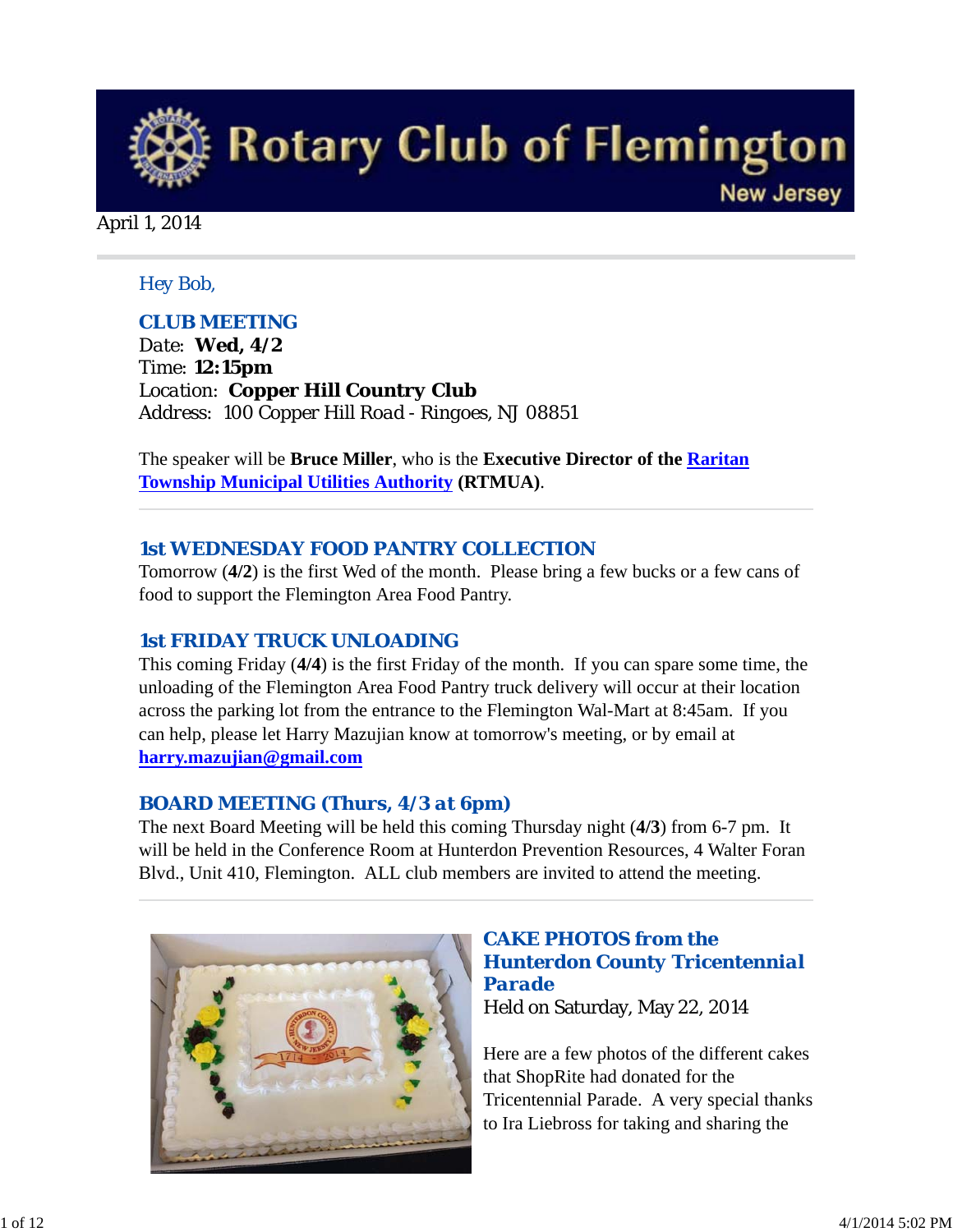

photos. Click on a photo to see a larger image of it. Thanks to all the Rotarians that

helped to serve cake and hot chocolate.







*Special 5th Wedenesday Offsite COCKTAIL HOUR at GALLO ROSSO Bar & Restaurant* **Wed, April 30, 2014** 5pm to 6:30pm

The Rotary Club of Flemington will be holding a special offsite cocktail hour on 4/30, which is the 5th Wednesday of April.

It will be held at Gallo Rosso Bar & Restaurant, which is located at 100 Reaville Avenue. Please bring a guest / prospective member, spouse or significant other. One drink and appetizers

will be provided compliments of the club. Once the cocktail hour has ended, people attending are welcome to stay for dinner on their own.

*Please note that the regular noon lunch meeting on 4/30 was canceled in lieu of this special evening event*.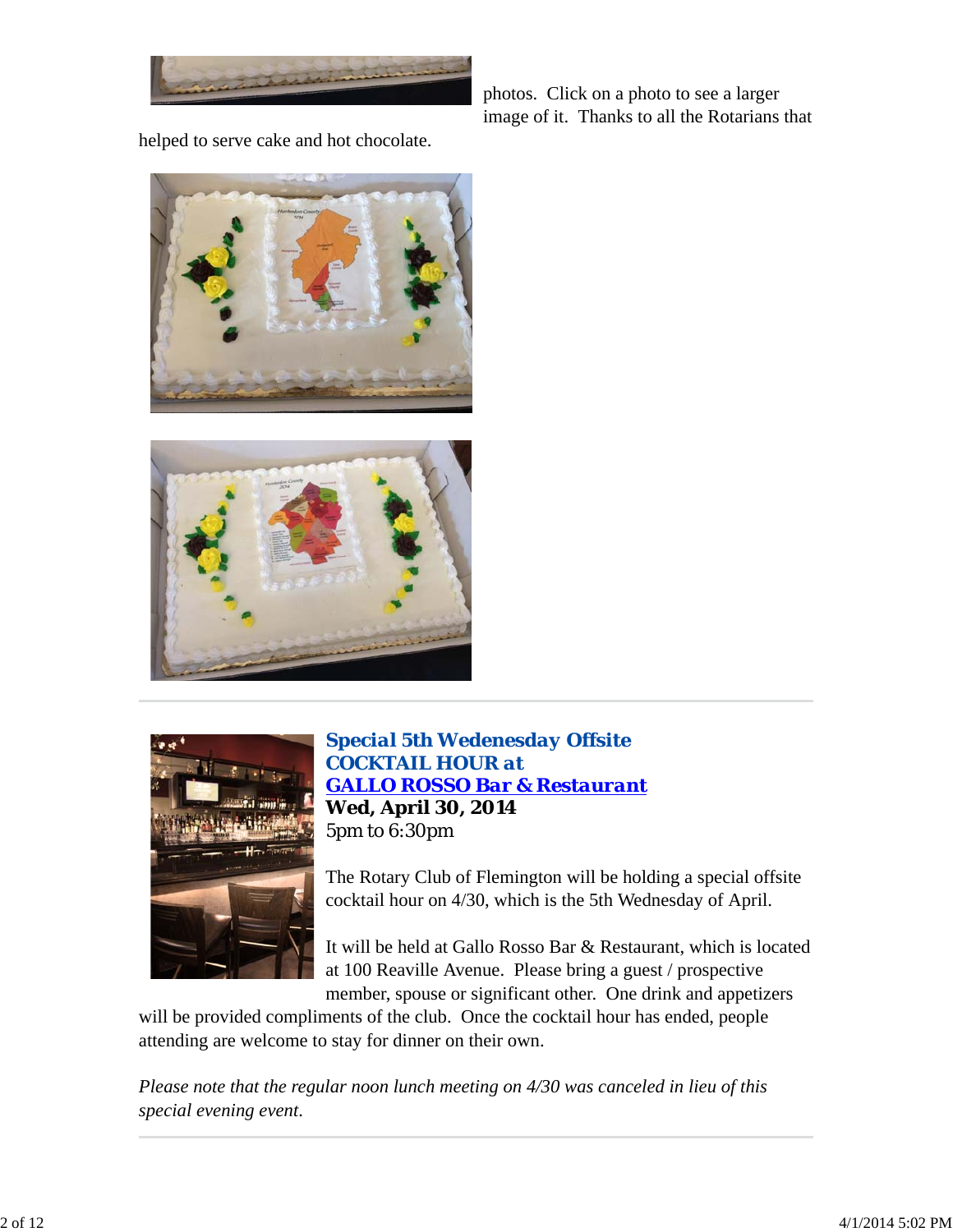# *Hunterdon County Rotary SOUP COOK-OFF* **Various Follow-Up Articles in the Press**

If you have a few minutes, check out some of the articles that we have had in the press regarding our recent joint-Hunterdon-Rotary Soup Cook-Off event:

- **Click Here** to read an online Article from the Hunterdon County Democrat on NJ.com titled "**Soup versions of Buffalo chicken, 'loaded' baked potatoes win at Hunterdon Rotary Soup Cook-Off**". Originally published on 2/25/2014 at 2:01pm.
- **Click Here** to read an online Article from the Hunterdon Review News titled "**Hunterdon County Rotary Clubs host Soup Cook-Off**". Published on 2/24/2014 at 8:07pm.
- **Click Here** for the 3/20/2014 online edition of the Bucks County Herald. Refer to the nice photo spread on the top of page A6 under "**Weekends and Beyond**". A special thanks to Kim Metz for seeing this and sharing it.



## *NEWEST PAUL HARRIS FELLOW IRA LIEBROSS*

At last Wednesday's Rotary meeting (Wed, 3/12), President-Elect Lynn Hyman presented **Ira Liebross** with a Paul Harris Recognition in acknowledgement of his financial contributions to the Rotary International Foundation. Thanks for your Contributions, Ira!

As you know, all members are encouraged to "**Donate \$100 Every Year**" to the **Rotary International (RI) Foundation**. RI initially invests the money for a period of 3-years. After 3-years, RI uses the interest earned to run RI.

Then a portion of the original contribution (currently set at 50%) comes back to our Rotary District for our use in Grants, Ambassadorial Scholarships, and other District programs. The remaining 50% of the original contribution goes towards RI's international humanitarian efforts, including Polio Plus and Clean Water. Once a member has donated a total of \$1000, accrued over time, they are acknowledged with a Paul Harris Recognition. A Rotarian is considered a "sustaining member" if they consistently make a donation on a yearly basis. The money raised from the Polio Bee Hives and Polio Pigs are collected to support RI's Polio Plus program to help eliminate Polio from the world. If you too would like to make a donation, please contact Harry Mazujian or Club Treasurer, Bob Newland.



*PRESIDENT'S MESSAGE* **From President Ira Liebross** Highlights from the March Board Meeting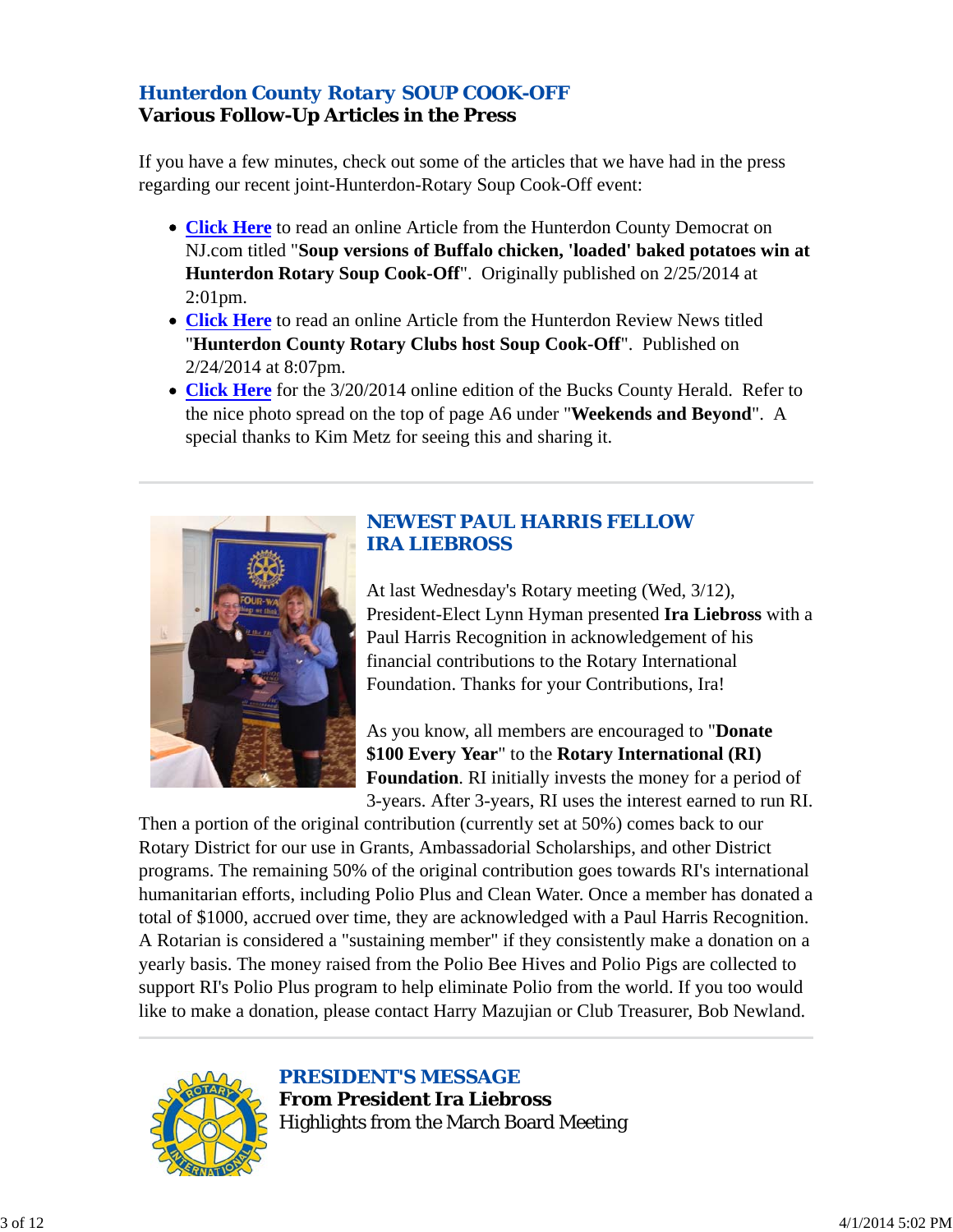

President Ira wanted to share the following highlights from the March Board Meeting, held on 3/6/2014:

- **Hunterdon County Tricentennial Parade (Sat, 3/22)**: The parade beings on Main Street at 4pm and is followed by birthday cake and hot chocolate in the Flemington Borough Park (next to Court Street). Please join me and your fellow Rotarians to help serve the cake and hot chocolate. Those interested should meet at the Flemington Women's Club at 4:30pm, located at 43 Park Avenue. Please sign up at the next Club Meeting, or let me know via email at **ClubPresident@FlemingtonRotaryNJ.org**.
- **Friday Fellowship at Jakes (Fri, 3/21 from 5pm to 6:30pm)**: Are you looking to start the party a little sooner? If so, then please attend the next Flemington Rotary Fellowship event at Jakes Restaurant on the night before the parade. The club will provide the appetizers. People attending will purchase their own drinks. We hope to see you along with your spouse, significant other, guest or potential new member.
- **\$100 Contribution in memory of Emily Caldwell Morrison**: On a more serious note, the board approved a \$100 contribution to the National Brain Tumor Society in memory of Emily Caldwell Morrison. Emily, who graduated from H.C.R.H.S. in 2005, passed away on March 1, 2014 at the age of 26. Emily had been diagnosed in 2011 with a rare type of brain tumor. Click Here for more info.
- **5th Wednesday Cocktail Hour Meeting at Gallo Rosso (Wed, 4/30 from 5pm to 6:30pm)**: The board approved the Membership Committee's suggestion to have the 5th Wednesday Meeting for April at an offsite location for cocktails. It will be held at Gallo Rosso located at 100 Reaville Avenue from 5 to 6:30pm. Please bring a guest / prospective member, spouse or significant other. One drink and appetizers will be provided compliments of the club. *Please note that the regular noon lunch meeting on 4/30 was canceled in lieu of the evening meeting*.
- **District Conference (Friday, May 2 to Saturday, May 3)**: Please remember and consider attending the District Conference. All members wishing to attend either Friday's program or the Saturday morning program will be fully reimbursed by the club. Please look to sign up at our weekly lunch meetings. See below in the E-Monger for more information.
- **Changing of the Guard Dinner (Wed, June 25)**: Please mark you calendars. The Changing of the Guard Dinner will be held on Wed, June 25 at the Copper Hill Country Club.

# *LUNCH DUES Invoice for January to June 2014* **From Lunch Treasurer, D.J. Wright**

At the Wed, 2/26 Club Meeting, D.J. passed out hard copies of the current Lunch Dues invoice for the period of January through June 2014. If you did not receive a copy, please **CLICK HERE** to download a PDF of the invoice. If you have any questions, please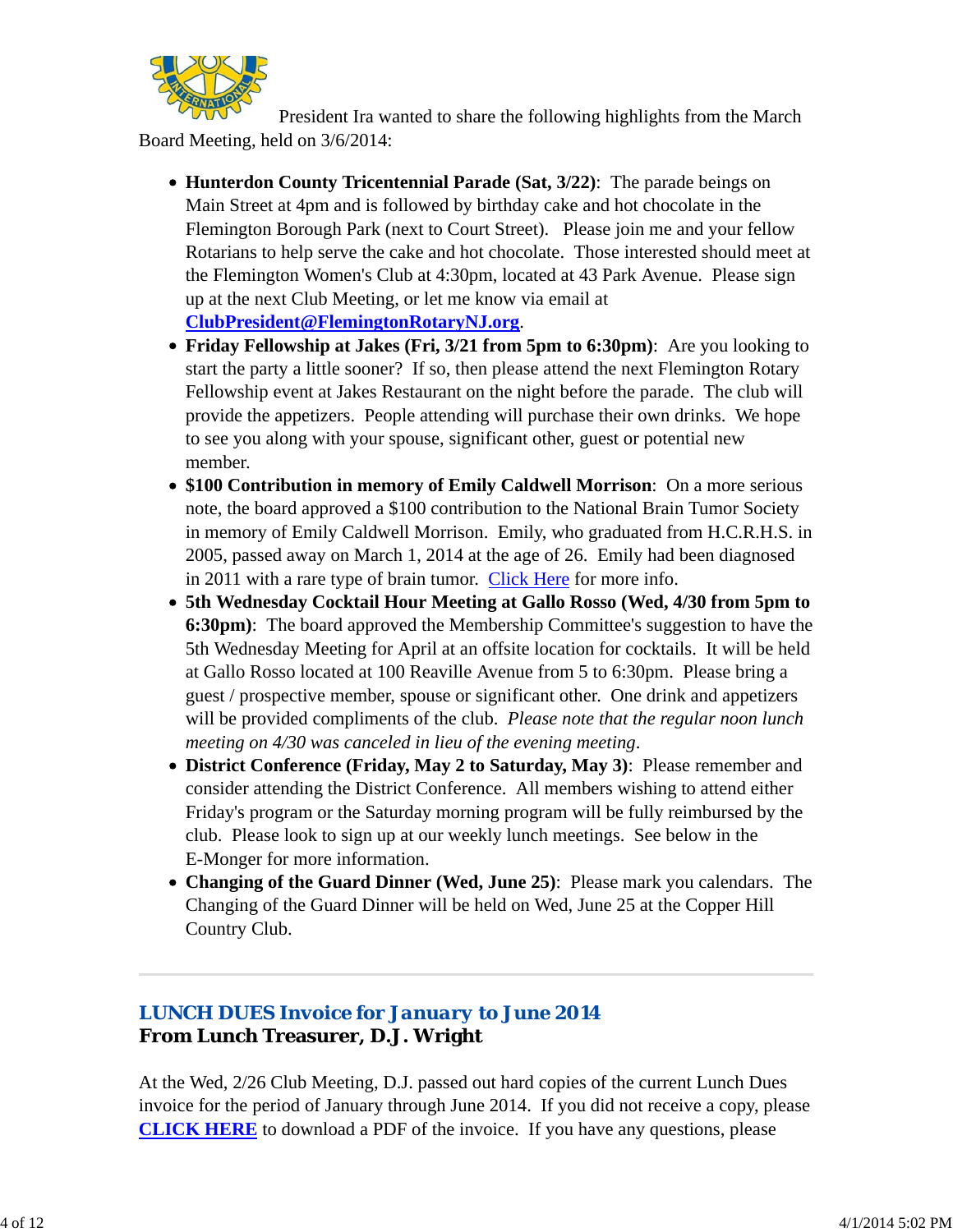reach out to D.J. Wright.

## *Rotary BRIDGING THE GAP* **Rotarians being Sought as Mentors!** May 13, 2014 - Awards Breakfast

**Click Here** for additional information.

# *Clinton Sunrise Rotary's FISHING DERBY* **Saturday, April 26, 2014**

The Clinton Sunrise Rotary Annual Fishing Derby will be held on Saturday, April 26, rain or shine. DeMott Pond will be stocked with fish for this **free family event**, and bait, bobbers and hooks will be supplied - just bring your own pole. The event is open to youth ages 4 - 16 years old and each participant will receive a raffle ticket for door prize drawings during the event.

Registration will be conducted from 8am-9am; fishing is from 9am - 12noon. DeMott Pond is located on Route 173 in Clinton, across the street and one block west of the Holiday Inn.

Sponsorship opportunities are available to offset the costs of stocking the pond and prizes for the youth participants. Contact Rotary at 908-279-0112. For more information or to download a sponsorship form, visit www.ClintonSunriseRotary.org

## *OFFICERS & BOARD MEMBERS for the 2014-2015 Flemington Rotary Year*

At the Wed, 2/26/2014 Flemington Rotary Lunch Meeting, a motion was made and approved for the following Officers & Board Members to serve for the 2014-2015 Rotary Year:

| President                                  | Lynn Hyman                                     |  |  |
|--------------------------------------------|------------------------------------------------|--|--|
| President-Elect                            | <b>Mick Schaible</b>                           |  |  |
| Secretary                                  | Michele Kavanagh                               |  |  |
| Treasurer, General                         | <b>Bob Newland</b>                             |  |  |
| Treasurer, Lunch                           | D.J. Wright                                    |  |  |
| Treasurer, Assistant Lunch Harrie Copeland |                                                |  |  |
| <b>Board Member</b>                        | <b>Ira Liebross</b> (Immediate Past President) |  |  |

# **2014-2015 RCOF Officers & Board Members:**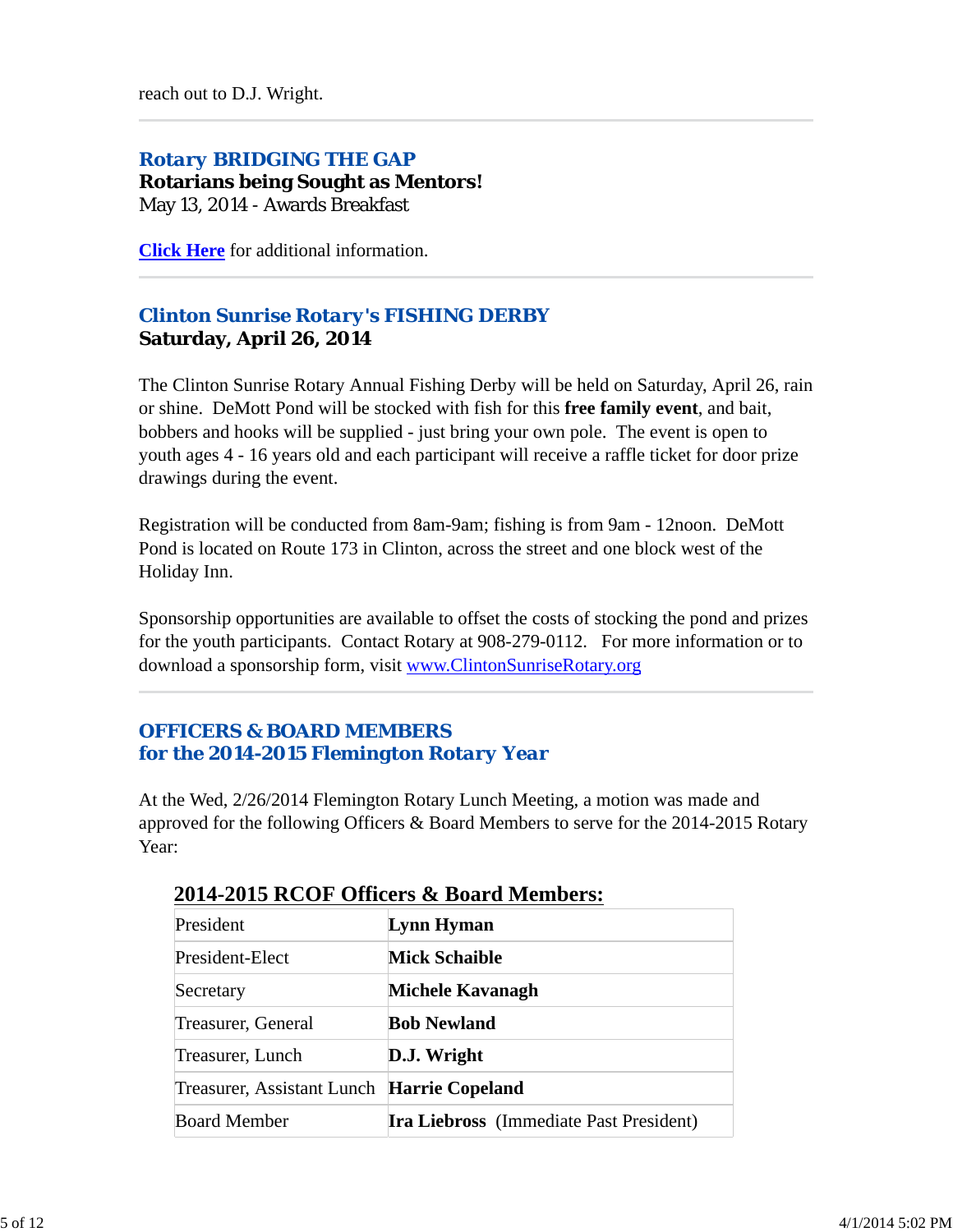| <b>Board Member</b> | Nancy Kahl         |
|---------------------|--------------------|
| <b>Board Member</b> | Ken Skowronek      |
| <b>Board Member</b> | <b>Joe Ziegler</b> |



## *2014 Rotary District 7510 94th Annual DISTRICT CONFERENCE* **May 2 - 3, 2014 Hotel Somerset-Bridgewater**

100 Davidson Avenue - Somerset, NJ

This year's District Conference will be held right in our backyard at the Hotel Somerset-Bridgewater on Davidson Avenue in Somerset!! **CLICK HERE** to register or to obtain additional

information.

The Conference has been made more affordable this year by going to an a la carte registration approach. You can choose to attend select portions OR to attend the entire Conference. The fee to attend will be charged accordingly. The change in registration approach was done to encourage a higher attendance.

If you have any questions, please contact **PDG Michael Hart** - District Conference Chair as follows: Home: 908-654-7384; Work: 732-549-5660; Email: drmhart@yahoo.com



As you know, the Rotary Club of Flemington is a member of the H.C. Chamber of Commerce. This enables all Rotarians the ability to attend a Chamber function as a "member". If someone asks you what your business is, you would explain that you are a member representing the Rotary Club of Flemington. **Click Here** to visit the Chamber website for a listing of upcoming events.

*FLEMINGTON BUSINESS IMPROVEMENT DISTRICT* www.downtownflemington.com **FLEMINGTON** 

If you would like to learn more about events and activities going on around Flemington, please **CLICK HERE** to visit the Flemington Business Improvement District (BID) website.

*Hunterdon Chamber Internet Radio "THE ROTARY HOUR"*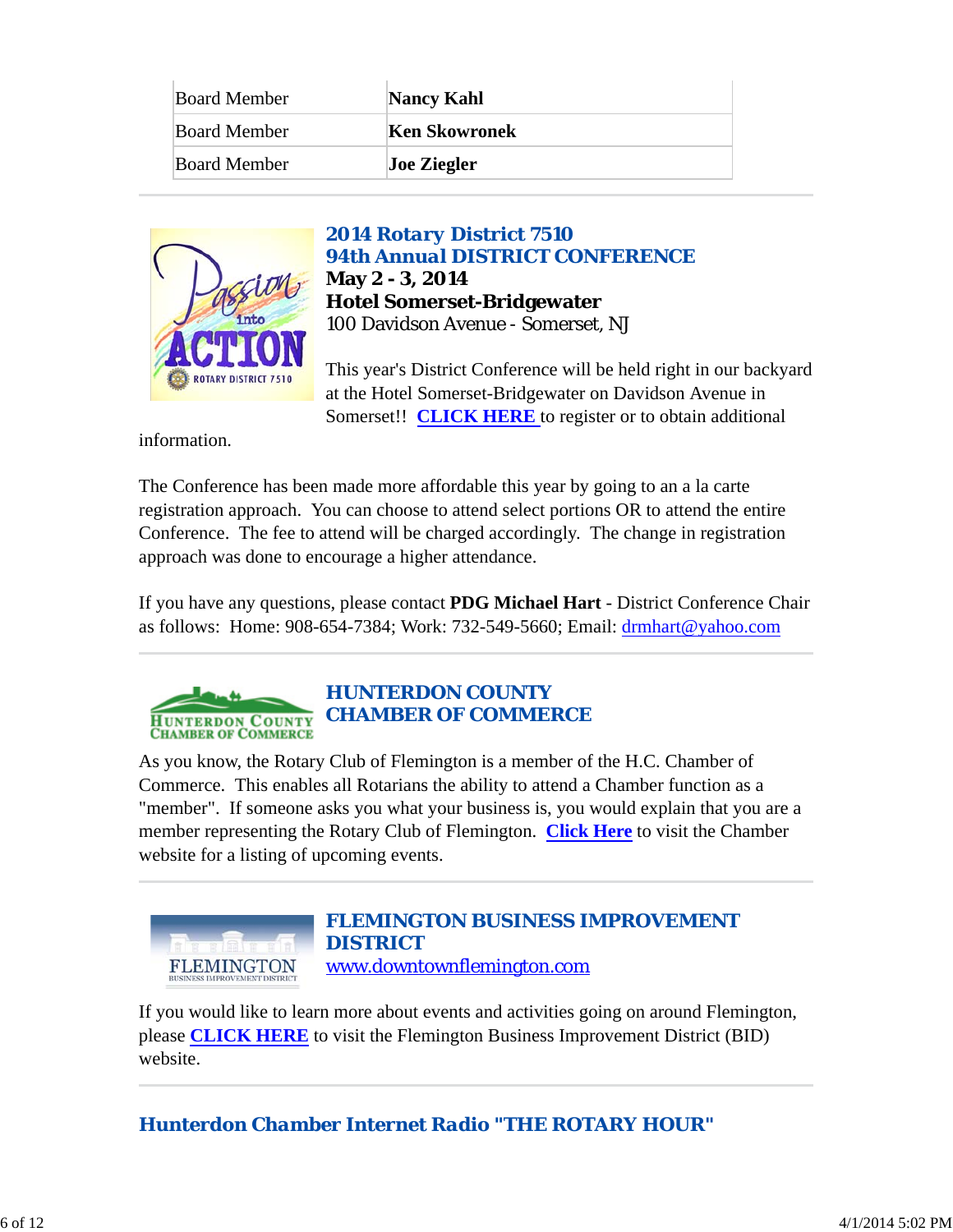## **Mondays from 11am to 12noon**

PDG Megan Jones-Holt is the host of "The Rotary Hour" on the Hunterdon Chamber Internet Radio station and is looking for guests to have on the show. If you are intersted, please get in touch with Megan at (908)894-4590 or **mjonesholt@gmail.com**.

**Click Here** to listen to the Hunterdon Chamber Internet Radio station from your PC, smart phone, mobile device, etc.

## *ROTARY DISTRICT 7510 NEWS*

**Click Here** to read the current news from our Rotary District 7510.

## *SPEAKERS & PROGRAMS BEING SOUGHT*

We are always seeking new or creative ideas for upcoming meeting programs and speakers. If you have any leads, please pass them onto Mick Schaible. **Click here** to generate an email directly to Mick.

## *UPCOMING DATES TO NOTE*

#### **Summary of Upcoming Club Meeting Programs:**

Wed, 4/02: Bruce Miller, Executive Director of Raritan Township MUA

Wed, 4/09: Habitat for Humanity - Doreen Rockstrom, Interim Executive Director

Wed, 4/16: To Be Announced.

Wed, 4/23: To Be Announced.

Wed, 4/30: **OFFSITE Meeting**: **Cocktail Hour at Gallo Rosso Restaurant from 5pm**

**to 6:30pm**. Please bring a guest / prospective member, spouse or significant other. One drink and appetizers will be provided compliments of the club. Please note that the regular noon lunch meeting on 4/30 was canceled in lieu of the evening cocktail hour event.

**Next RCOF Board Meeting**: Thurs,  $4/3/2014$  at 6:00 PM (usually the 1<sup>st</sup> Thursday). **Next Membership Meeting**: Wed, 4/9/2014 at 1:30 PM (usually the 2<sup>nd</sup> Wednesday).

**Upcoming RCOF Club Events, Fundraisers, Fellowship Events, Etc**.:

Sat, 5/31: Pedals for Progress Bicycle, Sewing Machine & Sports Gear Collection Sun, 6/8: Rotary Bark in the Park Dog Walk Wed,  $6/25$ : Changing of the Guard Dinner at Copper Hill Country Club

### **Rotary District 7510 Events & Functions:**

May 17: World Peace Day

May 2-3: **District Conference**

Wed, 5/14: District Assembly - Hotel Somerset-Bridgewater (2:30pm to 8:30pm) May 30 - June 1: RYLA, 4-Way Test Speech Contest, Rotaract, Interact & Early Act.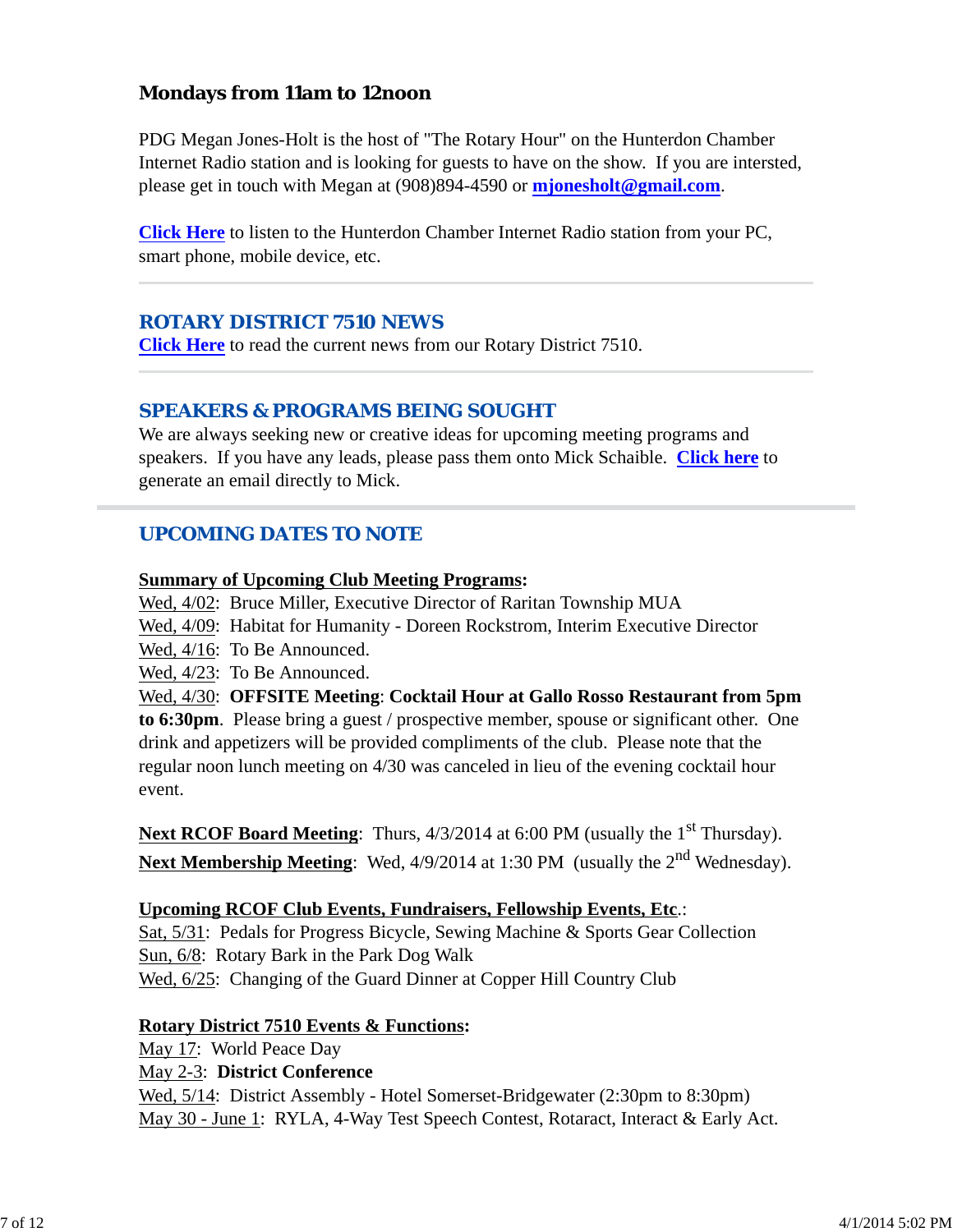## *COMMITTEE LIST:*

**Click Here** to download the listing of all current Club Committee's and its members.

## *"MEMBERS ONLY" WEBSITE:* **Click Here for the Members Only section of the website to find:**

- 1) The "Membership Proposal Form" to propose a new member.
- 2) New Member Information.
- 3) An Online Copy of the Club Membership Directory.
- 4) A Link to All Photos Albums of the Club.

## *ROTARY WEBSITE LINKS:*

Rotary International: **www.Rotary.org** Rotary District 7510: **www.RotaryNJ.org**

## *NEARBY ROTARY CLUB MEETINGS:*

As A Rotarian, you are Welcome to attend a Rotary Club meeting anywhere in the world. Click here for the Rotary Club Locator App. Or see below for some local meetings:

#### Mondays

**Lambertville/New Hope** (6:30 pm) - Lambertville Station Restaurant; 11 Bridge Street, Lambertville NJ 08530

**Piscataway** (12:15 pm) - Radisson Hotel; 21 Kingsbridge Road, Piscataway, NJ 08854

#### Tuesdays

**Whitehouse** (12:15 pm) - Max's 22; 456 Route 22 West, Whitehouse Station, NJ 08889 **Princeton** (12:15 pm) - The Nassau Club; 6 Mercer Street, Princeton, NJ 08540 **Bridgewater-Bound Brook** (12:15 pm) - Arbor Glenn; 100 Monroe St, Bridgewater 08807

#### Wednesdays

**Branchburg Township** (7:30 am): Stoney Brook Grille; 1285 Route 28, North Branch, NJ 08876

**Flemington** (12:15pm): Copper Hill Country Club; 100 Copper Hill Road, Ringoes, NJ 08851

**Hillsborough Township** (6:15 pm): Pheasant's Landing; 311 Amwell Road (Rt. 514), Hillsborough, NJ 08844

#### Thursdays

**Clinton Sunrise** (7:30 am): Clinton Fire Department; New Street, Clinton, NJ 08809 **Somerville/Bridgewater** (12:15 pm): Bridgewater Manor; 1251 US Highway 202/206, Bridgewater, NJ 08807

**Trenton** (12:15 pm): Freddie's Tavern; 12 Railroad Avenue, West Trenton, NJ 08628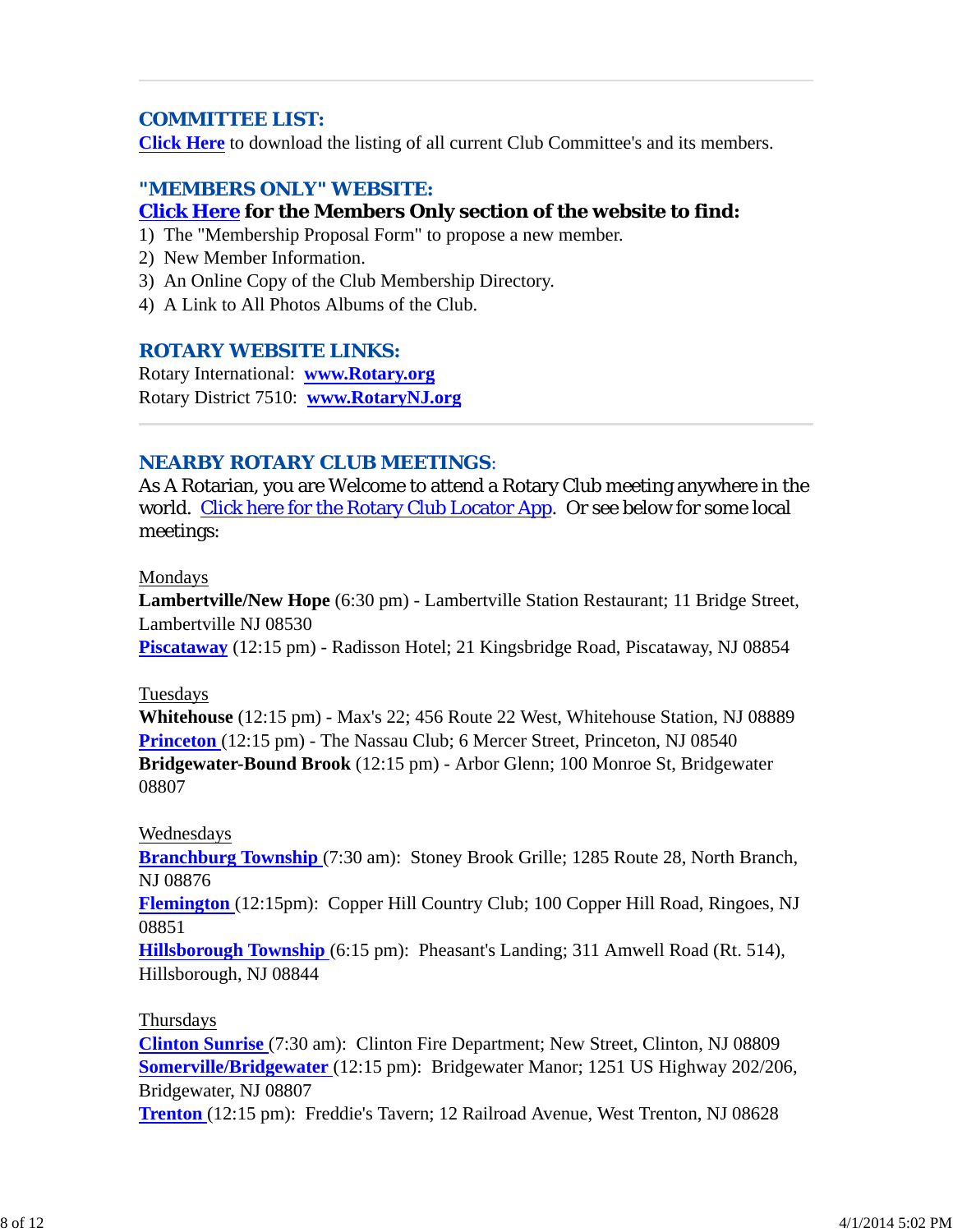Fridays **North Hunterdon** (12:15 pm): Beaver Brook County Club; 25 County Club Drive, Annandale, NJ 08801 **Princeton Corridor** (12:15pm): Hyatt Regency; 102 Carnegie Center, Rt. 1 North, Princeton, NJ 08540

eClub

**Rotary eClub of Hunterdon Horizon**: View website for meetings or online makeups.

# RI President's Call for Action in **2013-2014**: **"Engage Rotary, Change Lives"**

**Rotary Club of Flemington - Our 90th Year**

Founded October 3, 1923 \* Charter #1529 \* District 7510

| President                                                    | <b>Ira Liebross</b>                            |  |  |
|--------------------------------------------------------------|------------------------------------------------|--|--|
| President-Elect                                              | <b>Lynn Hyman</b>                              |  |  |
| Secretary                                                    | <b>Michele Kavanagh</b>                        |  |  |
| Treasurer, General                                           | <b>Bob Newland</b>                             |  |  |
| Treasurer, Lunch                                             | D.J. Wright                                    |  |  |
| <b>Board Members</b>                                         | <b>Karen Widico</b> (immediate past president) |  |  |
|                                                              | <b>Jim Davidson</b>                            |  |  |
|                                                              | <b>Nancy Kahl</b>                              |  |  |
|                                                              | <b>Mick Schaible</b>                           |  |  |
|                                                              | <b>Chris Venditti</b>                          |  |  |
| Sergeant-at-Arms                                             | <b>Tom Fisher</b>                              |  |  |
| <b>RI</b> President                                          | Ron D. Burton (Norman, Oklahoma, USA)          |  |  |
| District Governor (DG)                                       | Tulsi R. Maharjan (Branchburg, NJ)             |  |  |
| District Governor Elect (DGE)                                | Melvin I. Kevoe "Mel" (Springfield, NJ)        |  |  |
| District Governor Nomimee (DGE)                              | Hal Daume (Berkeley Heights, NJ)               |  |  |
| <b>Assistant District Governor (ADG)</b>                     | Michael Toscani (Lambertville-New Hope, PA)    |  |  |
| Club Meetings: Wednesday, 12:15 pm, Copper Hill Country Club |                                                |  |  |

100 Copper Hill Road, Ringoes 08551



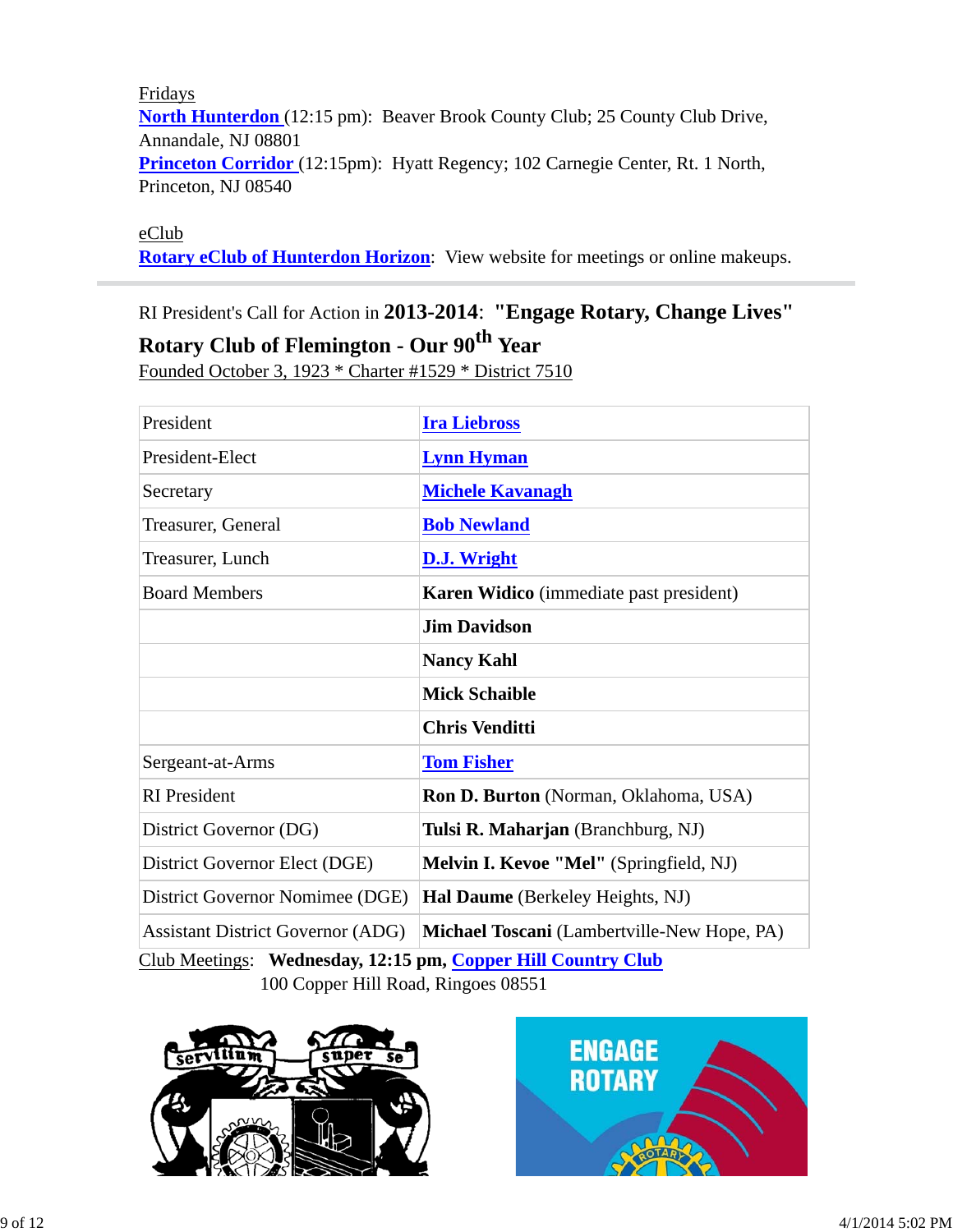

**MISSION STATEMENT:** The mission of Rotary International is to assist and guide Rotarians and Rotary clubs to accomplish the Object of Rotary to ensure Rotary's continuing relevance and to help build a better world, emphasizing service activities by individuals and groups that enhance the quality of life and human dignity, encouraging high ethical standards, and creating greater understanding among all people to advance the search for peace in the world.

**THE OBJECT OF ROTARY:** The object of Rotary is to encourage and foster the ideal of service as a basis of worthy enterprise and, in particular, to encourage and foster:

**1st**: The development of acquaintance as an opportunity for service;

**2nd**: High ethical standards in business and professions, the recognition of the worthiness of all useful occupations, and the dignifying of each Rotarian's occupation as an opportunity to serve society;

**3<sup>rd</sup>**: The application of the ideal of service in each Rotarian's personal, business and community life;

**4th**: The advancement of international understanding, goodwill, and peace through a world fellowship of business and professional persons united in the ideal of service.

**THE 4-WAY TEST:** "Of the things we think, say or do:

- **1st**: Is it the Truth?
- 2<sup>nd</sup>: Is it Fair to all concerned?
- **3rd**: Will it build goodwill and better friendships?
- **4th**: Will it be beneficial to all concerned?"

## *ROTARY's AVENUE'S OF SERVICE*:

**1)** Through **Club Service**, we have fun, build lasting friendships, and make sure that our club runs well.

**2)** Through **Vocational Service**, we volunteer our professional skills to serve others and promote integrity in everything we do.

**3)** Through **Community Service**, we address local needs and work with our community to bring lasting improvements.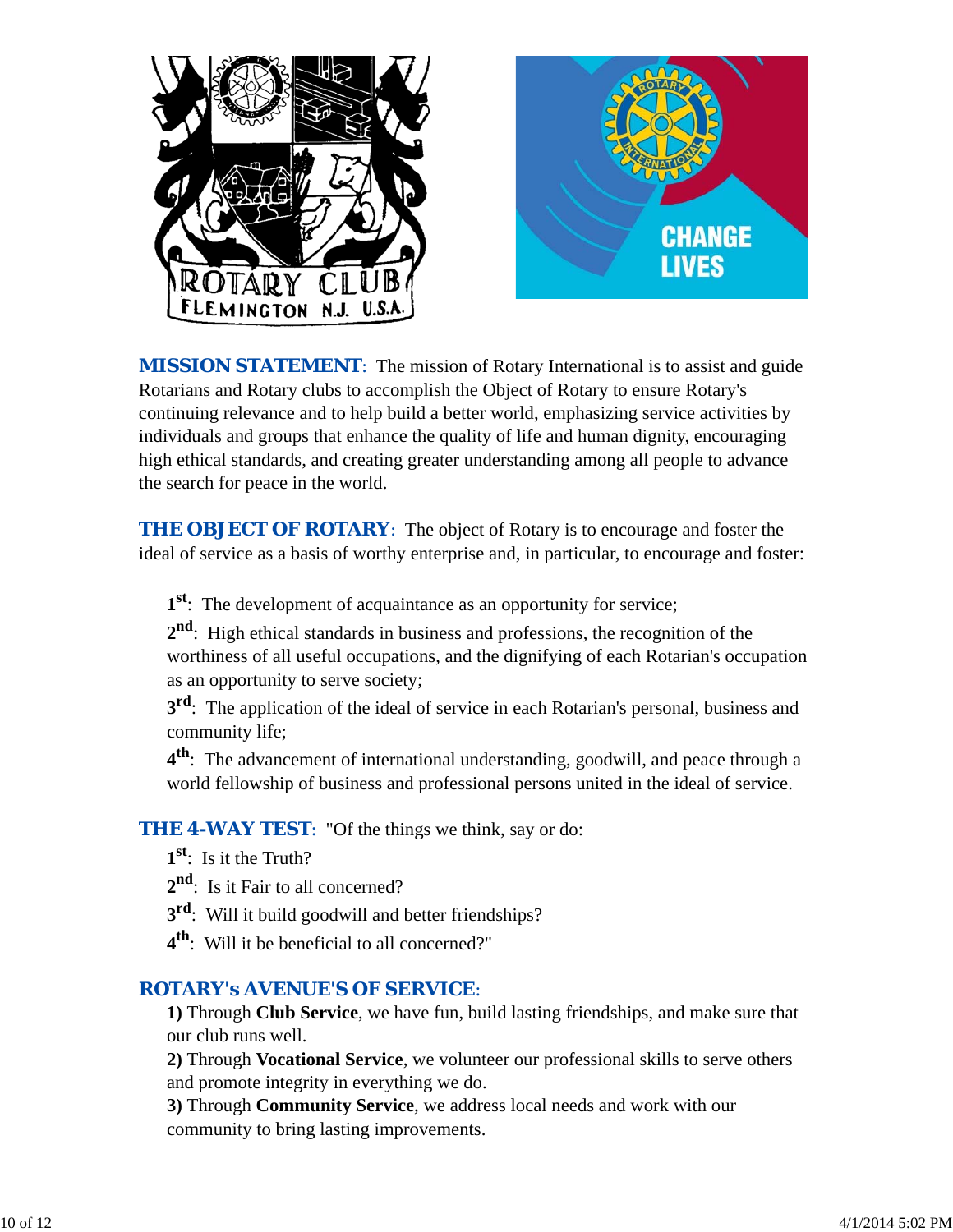**4)** Through **International Service**, we meet humanitarian needs around the globe and promote world understanding and peace.

**5)** Through **Youth Service**, we work with young people to help them become the next generation of leaders, visionaries, and peacemakers.

# **2013-2014 CLUB MEMBER ROSTER Rotary Club of Flemington, NJ**

Current Number of Members: 45

| <b>Rotarian</b>                   | <b>Member Since</b> | <b>Classification</b>           |
|-----------------------------------|---------------------|---------------------------------|
| Black, Bruce B.                   | 2007                | <b>Health and Fitness</b>       |
| Bohler, Herbert C. (Herb)         | 1977                | <b>Specialty Advertising</b>    |
| Chittenden, Robert L. (Bob)       | 2003                | M.E.F.P. Consulting Engineering |
| Clark, Arthur L. (Sandy)          | 1987                | Printing                        |
| Copeland, Harrie E. III           | 1976                | Auctioneering/Banking           |
| Davidson, James G. (Jim)          | 2002                | <b>Rubber Products</b>          |
| Ferrari, Frederick J. (Fred)      | 1964                | Orthodontia                     |
| Fisher, Charles H. (Charlie)      | 1961                | <b>Funeral Services</b>         |
| Fisher, Thomas H. (Tom)           | 2012                | Property & Casualty Insurance   |
| Harrison, Jeffrey (Jeff)          | 1996                | Psychotherapy                   |
| Hennessy, Jr., Richard (Rich)     | 2010                | <b>Financial Advisor</b>        |
| Hyman, Lynn                       | 2010                | <b>Retail Banking</b>           |
| Kahl, Nancy                       | 2012                | Massage Therapy                 |
| Kamnitsis, Christopher P. (Chris) | 2001                | <b>Financial Planning</b>       |
| Kavanagh, Michele                 | 2013                | <b>Community Banking</b>        |
| Liebross, Ira                     | 1997                | <b>Family Medicine</b>          |
| Loew, Darren                      | 2002                | Orthodontics                    |
| Martin, Teresa (Terry)            | 1993                | Solid Waste/Recycling           |
| Mazujian, Harry                   | 2004                | Clergy                          |
| McWilliams, Nancy                 | 1992                | Psychotherapy                   |
| Metz, Kim                         | 2007                | <b>Technical Education</b>      |
| Muller, George D.                 | 1964                | <b>Cut Glass Manufacturing</b>  |
| Nastasi, William (Bill)           | 1996                | <b>General Contracting</b>      |
| Newland, Robert D. (Bob)          | 1998                | Insurance                       |
| Ownes, Terry M.                   | 1987                | <b>Floor Covering</b>           |
| Parente, Steven (Steve)           | 2005                | Classification                  |
| Phelan, Christopher J. (Chris)    | 2009                | <b>Chamber Of Commerce</b>      |
| Randolph, R. Wayne                | 1982                | <b>Veterinary Medicine</b>      |
| Reinbacher, Otto A.               | 1997                | Clergy                          |
| Rogow, Stephen S. (Steve)         | 1973                | Orthodontics                    |
| Schaible, R. Michael (Mick)       | 1998                | <b>Appraisal Services</b>       |